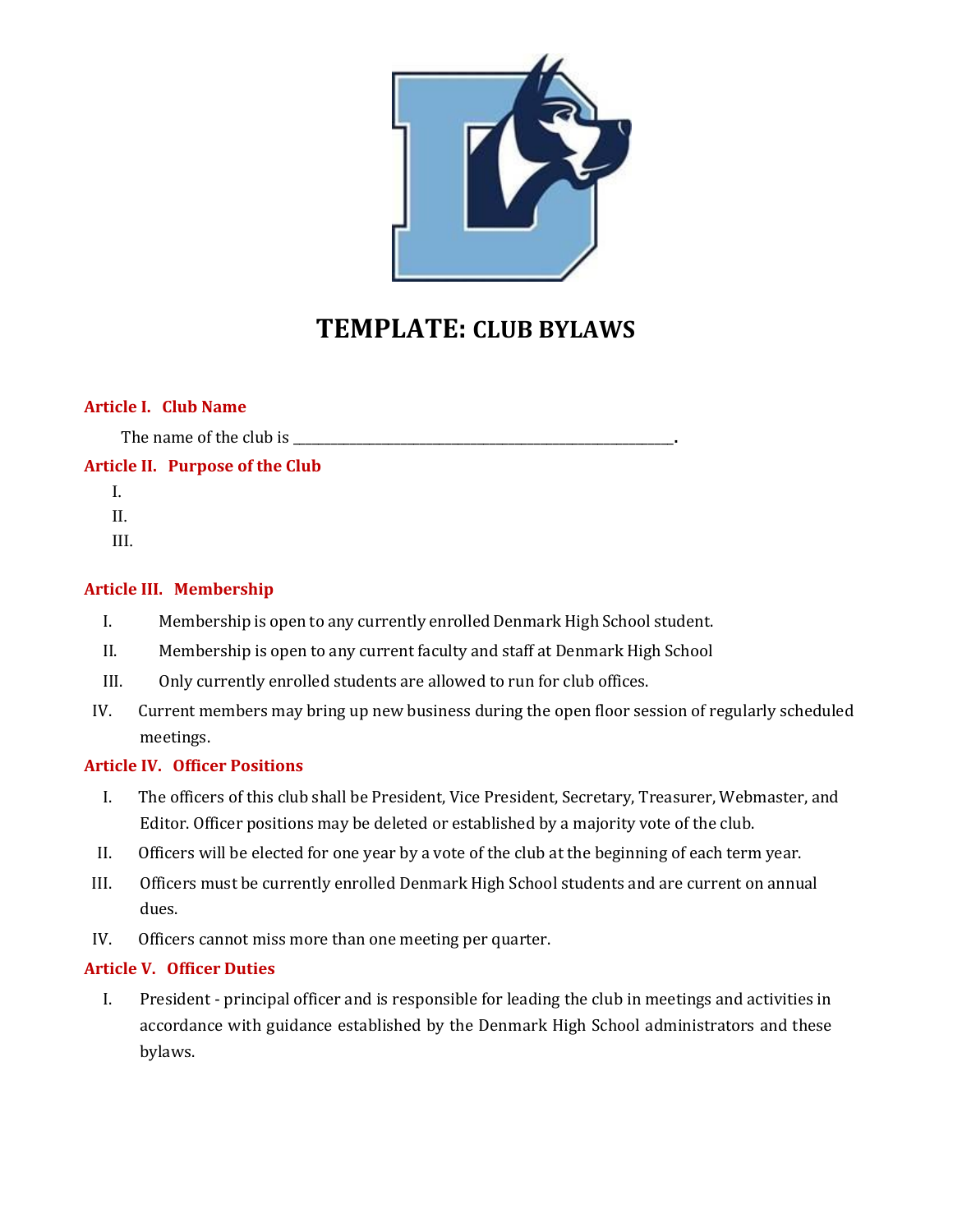- II. Vice President shall assist the president in club management, shall preside over club meetings in the absence of the president, and shall perform other duties assigned by the president.
- III. Secretary shall keep minutes of club meetings, maintain club membership records, and shall perform other duties assigned by the president. The secretary shall maintain an attendance roster for the club records.
- IV. Treasurer shall maintain all of the financial holdings of the club including maintaining a current balance sheet. The treasurer shall make a financial report to the club on a semi-annual basis or whenever the faculty sponsor or president deems necessary. The treasurer shall make a financial report to the club before the election of a new treasurer or in the event the treasurer leaves office before regular elections.
- V. Webmaster shall create and maintain a dynamic website for the club.
- VI. Editor shall be responsible for the editing of the monthly newsletter before the final draft is printed and distributed.

# **Article VI. Faculty Sponsors**

- I. There must be a faculty sponsor(s).
- II. Sponsors may vote in meetings and participate in all club activities.
- III. A sponsor must be present at all club meetings.
- IV. A sponsor will be responsible for supervising elections and maintaining order within the club.
- V. A sponsor will work closely with the club officers in business matters of the club, including maintenance of the club website.

## **Article VII. Executive Committee**

- I. The executive committee will be composed of all club officers and sponsor(s).
- II. The executive committee will meet as required to make club decisions that do not need a majority vote of all club members.
- III. Meetings will be called as necessary.
- IV. This committee may recommend the creation of other committees. The additional committees will be created by vote of the club.

## **Article VIII. Voting**

- I. Each member may vote.
- II. All proposed changes (amendments) to these bylaws must be approved by a majority of the club.

# **Article IX. Dues**

I. This club does not require dues.

## **Article X. General Fund**

I. The club will provide an annual budget designated for start-up costs, equipment, activities, events, student travel, guest speakers, and certifications.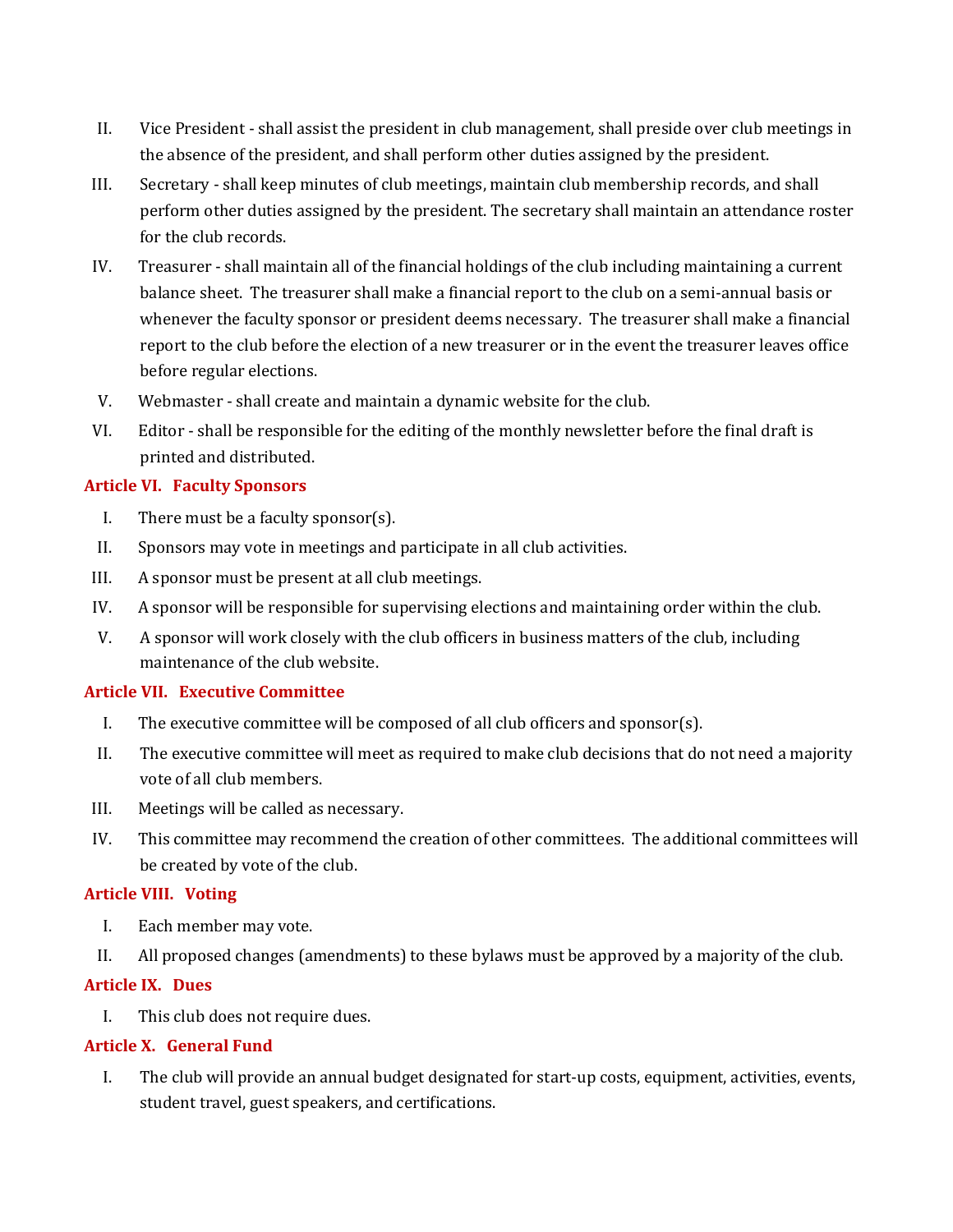II. This fund will be managed by the club and placed into the club's school account.

# **Article XI. Meetings**

- I. General meetings will be held monthly. Meeting locations and times are subject to change by a consensus of the club's officers.
- II. At least one sponsor is required to attend each meeting.
- **III. Minutes and attendance will be taken during all meetings.**
- **IV. Minutes will be submitted to the assistant principal at the end of the school year.**

# **Article XII. Activities**

- I. Fundraisers proceeds from fundraisers will be deposited into the club's school account via school's business office.
- II. Competitions and Fairs
- III. Site Visits
- IV. Certifications
- V. Equipment
- VI. Software

# **Article XIII. Newsletter**

- I. A monthly newsletter will be generated and distributed to all students.
- II. The content of the newsletter may include, but is not limited to; club activities, meeting schedule, technology articles, technology help, school activities, etc.
- III. The newsletter will also be published on the club website.
- IV. The newsletter will contain factual information and will not contain personal opinions (e.g., political).

## **Article IX. Website**

- I. The content of the website may include, but is not limited to:
	- o Discussion
	- o Q&A
	- o Links
	- o Tutorials
	- o Articles
	- o Schedule
	- o Fundraising
	- o DHS program information
	- o Newsletter
- II. Items and links on the website will adhere to all Denmark School District policies.